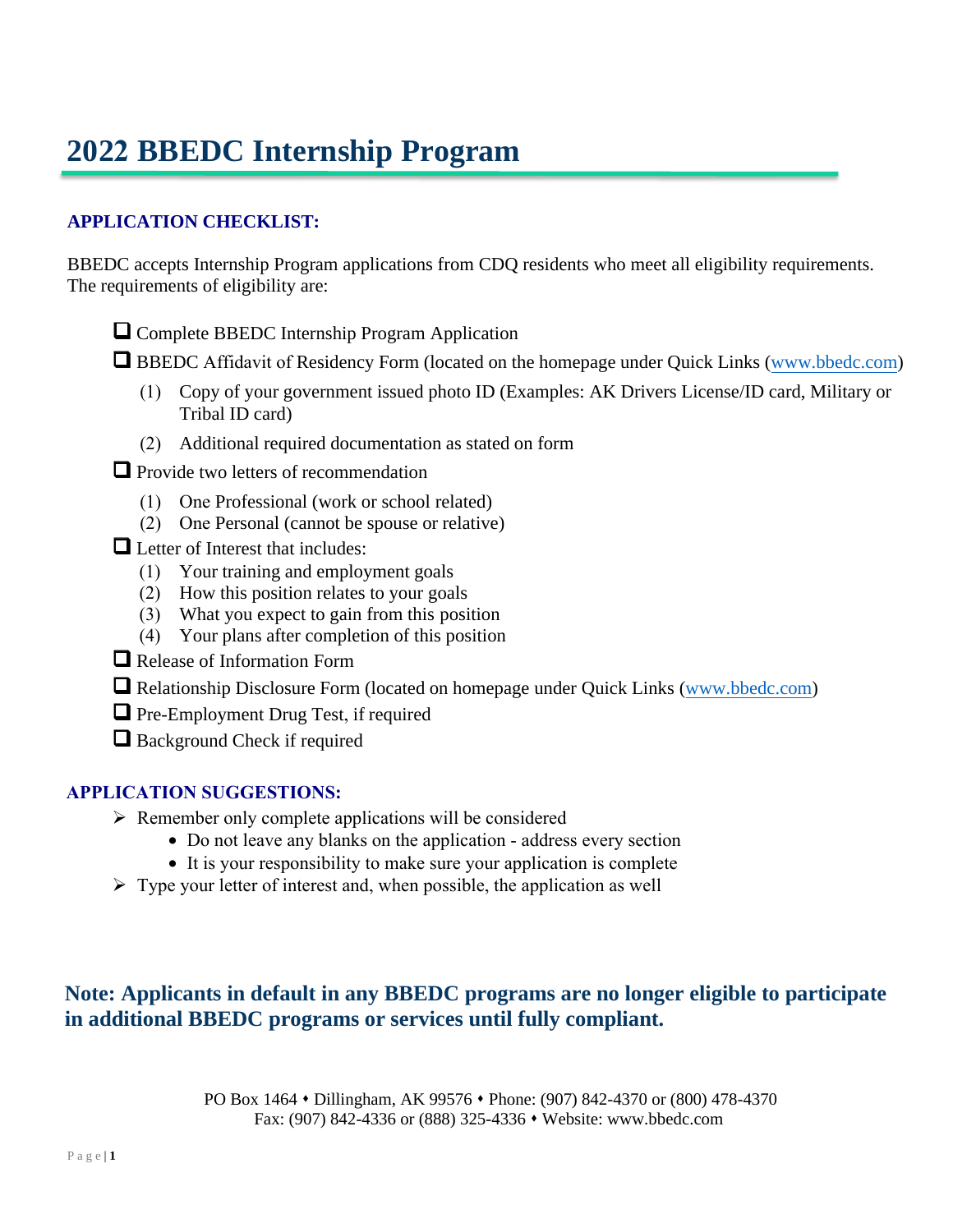# **2022 BBEDC Internship Program Application**

| Full Name as it appears on ID/AKDL:<br><u>Date:</u> <u>Date:</u> |  |  |  |
|------------------------------------------------------------------|--|--|--|
|                                                                  |  |  |  |
| City:                                                            |  |  |  |
|                                                                  |  |  |  |
| Email Address: Date of Birth: AK ID/ADL#:                        |  |  |  |

### *Educational History*

| <b>School Name</b>                 | City/State | <b>Field of Study</b> | <b>Dates Attended</b><br><b>From</b> | To | <b>Degree</b> | <b>Graduation</b><br><b>Date</b> |
|------------------------------------|------------|-----------------------|--------------------------------------|----|---------------|----------------------------------|
| <b>High School</b>                 |            |                       |                                      |    |               |                                  |
| <b>Technical/Trade</b>             |            |                       |                                      |    |               |                                  |
|                                    |            |                       |                                      |    |               |                                  |
| College                            |            |                       |                                      |    |               |                                  |
|                                    |            |                       |                                      |    |               |                                  |
| <b>Other Education or Training</b> |            |                       |                                      |    |               |                                  |

### *Outside Activities*

*(Exclude those indicating race, color, religion, sex, national origin, age, or handicap)*

*Memberships:*

*Current certificates and/or licenses:*

*Hobbies:*

PO Box 1464 • Dillingham, AK 99576 • Phone: (907) 842-4370 or (800) 478-4370 Fax: (907) 842-4336 or (888) 325-4336 • Website: www.bbedc.com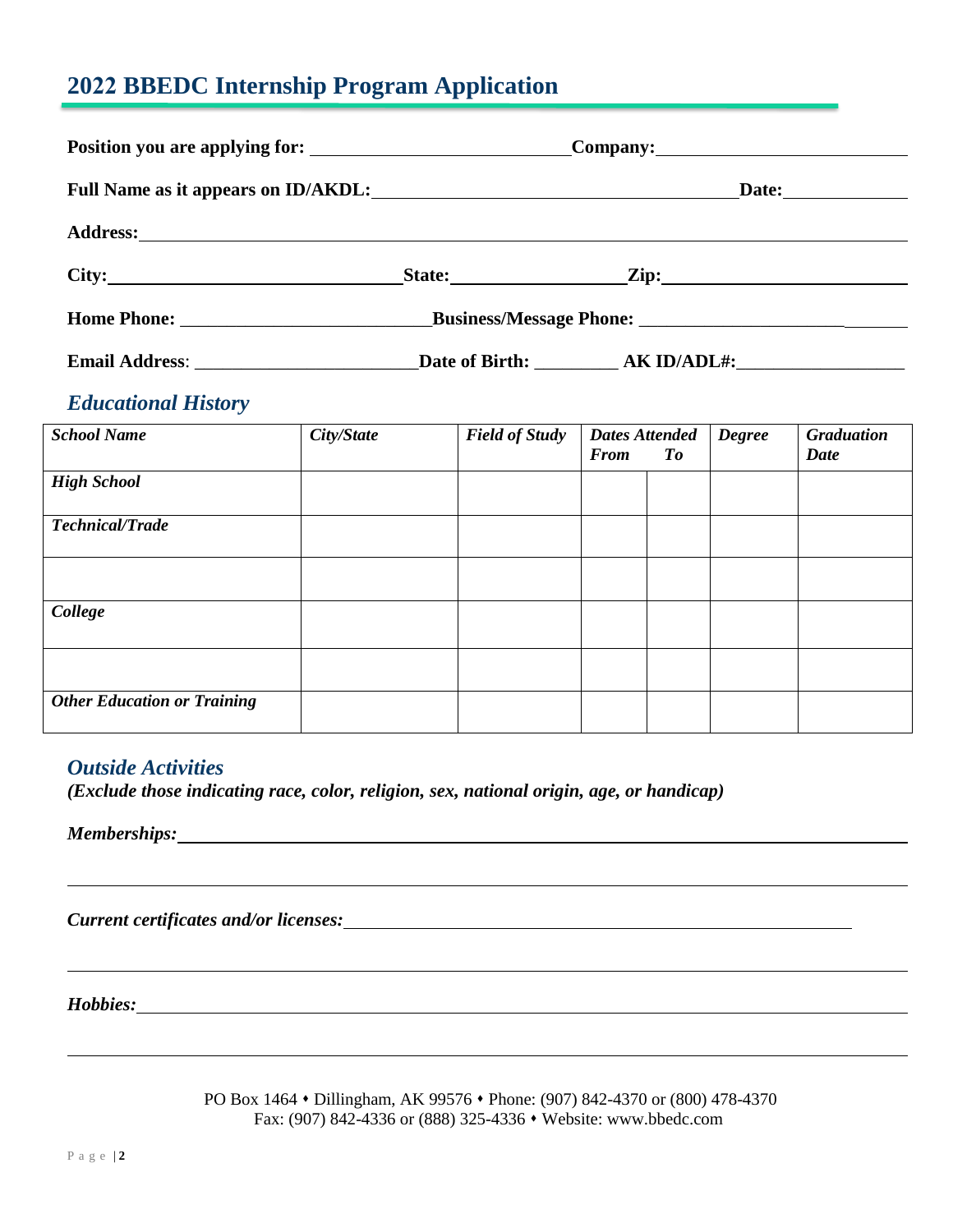# *Special Skills (To be completed by applicant for office/clerical work)*

| <b>Typing</b>                                                                    | <b>Office Machines &amp; Computers Experience</b> | Years |
|----------------------------------------------------------------------------------|---------------------------------------------------|-------|
| <b>WPM</b><br><b>YES</b><br>NO                                                   |                                                   |       |
| <b>Computer Skills</b>                                                           |                                                   |       |
| <b>Hardware</b><br><b>Software</b>                                               |                                                   |       |
| Please list other skills and/or equipment/language experience you have acquired: |                                                   |       |

# *Employment History*

| <b>Last or Present Employer:</b> |                              | Nature of Business:        | Job Title:                       |
|----------------------------------|------------------------------|----------------------------|----------------------------------|
| Address:                         |                              | Phone Number:              | Brief Description of Job Duties: |
| City:                            | State:                       | Zip Code:                  |                                  |
| Supervisor's Name:               |                              | Phone Number:              |                                  |
| <b>Base Salary:</b>              | Dates Worked:<br>$From \_\_$ |                            | Reason for Leaving:              |
| <b>Past Employer:</b>            |                              | <b>Nature of Business:</b> | Job Title:                       |
| Address:                         |                              | Phone Number:              | Brief Description of Job Duties: |
| City:                            | State:                       | Zip Code:                  |                                  |
| Supervisor's Name:               |                              | Phone Number:              |                                  |
| <b>Base Salary:</b>              | Dates Worked:<br>$From \_\_$ |                            | Reason for Leaving:              |
| <b>Past Employer:</b>            |                              | <b>Nature of Business:</b> | Job Title:                       |
| Address:                         |                              | Phone Number:              | Brief Description of Job Duties: |
| City:                            | State:                       | Zip Code:                  |                                  |
| Supervisor's Name:               |                              | Phone Number:              |                                  |
| <b>Base Salary:</b>              | Dates Worked:<br>$From \_\_$ |                            | Reason for Leaving:              |

PO Box 1464 • Dillingham, AK 99576 • Phone: (907) 842-4370 or (800) 478-4370 Fax: (907) 842-4336 or (888) 325-4336 ⬧ Website: www.bbedc.com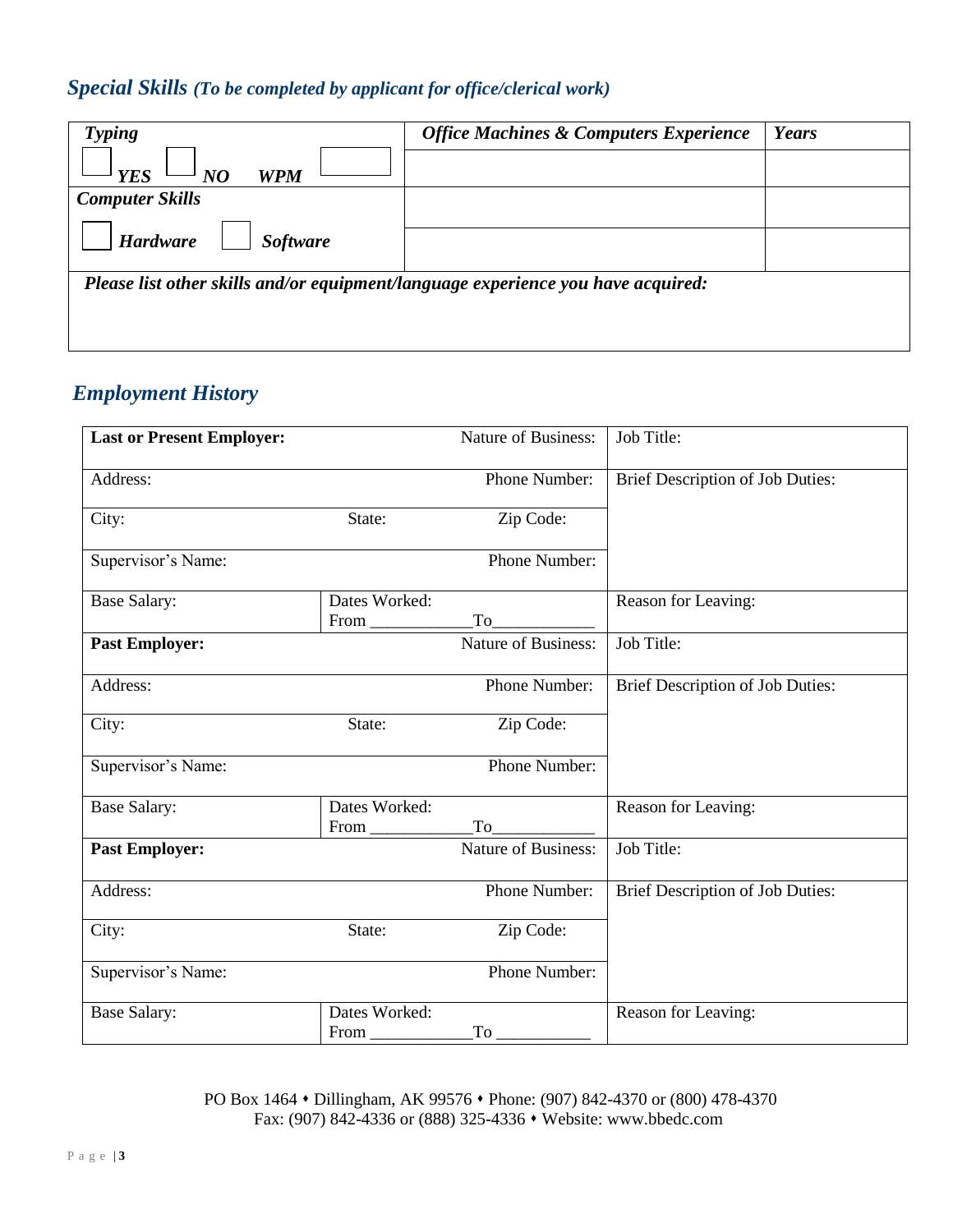# *Professional Work References*

*Please provide three references of people we can call regarding your past work or school successes.* 

| <b>Name</b>                                                                                                                                                                                                                        | <b>Title/Relationship</b> | <b>Address</b>                                            | <b>Phone Number</b> | <b>Occupation</b> |
|------------------------------------------------------------------------------------------------------------------------------------------------------------------------------------------------------------------------------------|---------------------------|-----------------------------------------------------------|---------------------|-------------------|
|                                                                                                                                                                                                                                    |                           |                                                           |                     |                   |
|                                                                                                                                                                                                                                    |                           |                                                           |                     |                   |
|                                                                                                                                                                                                                                    |                           |                                                           |                     |                   |
|                                                                                                                                                                                                                                    |                           |                                                           |                     |                   |
|                                                                                                                                                                                                                                    |                           |                                                           |                     |                   |
| Why did you apply for this internship and how will it assist you?<br>1920 - The Mann Marson and Marian Marson and How Will it assist you?<br>1921 - The Marson Marson and Marson and Marson and Marson and Marson and Marson and M |                           |                                                           |                     |                   |
|                                                                                                                                                                                                                                    |                           |                                                           |                     |                   |
|                                                                                                                                                                                                                                    |                           |                                                           |                     |                   |
|                                                                                                                                                                                                                                    |                           |                                                           |                     |                   |
|                                                                                                                                                                                                                                    |                           |                                                           |                     |                   |
|                                                                                                                                                                                                                                    |                           |                                                           |                     |                   |
|                                                                                                                                                                                                                                    |                           |                                                           |                     |                   |
|                                                                                                                                                                                                                                    |                           |                                                           |                     |                   |
|                                                                                                                                                                                                                                    |                           |                                                           |                     |                   |
| How did you learn about this program?                                                                                                                                                                                              |                           |                                                           |                     |                   |
|                                                                                                                                                                                                                                    |                           | Liaison Website BBEDC Program Other<br>Staff<br>Directory | Describe Other      |                   |
|                                                                                                                                                                                                                                    |                           |                                                           |                     |                   |
|                                                                                                                                                                                                                                    |                           |                                                           |                     |                   |
| <b>Applicant Signature</b>                                                                                                                                                                                                         |                           |                                                           | <b>Date</b>         |                   |

**By signing this application I warrant that all information submitted is true and accurate to the best of my knowledge. Any falsification or misrepresentation of the information submitted will result in the termination of benefits and the applicant may be required to pay back any funds that were provided by BBEDC as a result of the information provided.**

*NOTE: All information submitted in and with this application is confidential and will only be used as a tool for consideration of applicant's request for programs by BBEDC.*

> PO Box 1464 ⬧ Dillingham, AK 99576 ⬧ Phone: (907) 842-4370 or (800) 478-4370 Fax: (907) 842-4336 or (888) 325-4336 • Website: www.bbedc.com